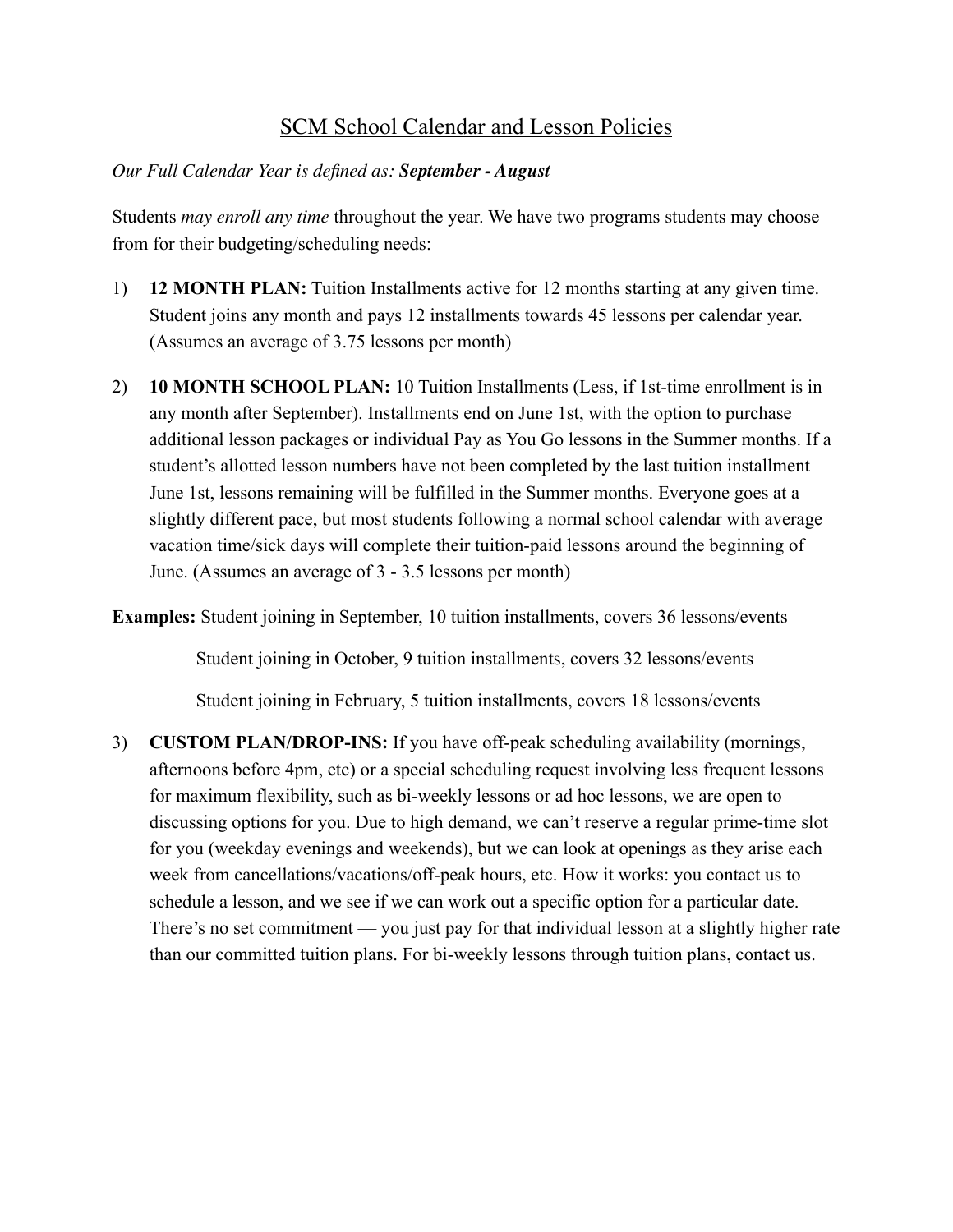| <b>Total Lesson</b><br>Time each Week | <b>Basic Course</b> | <i>Intermediate</i><br><b>Course</b> | <b>Artistry Course</b> |
|---------------------------------------|---------------------|--------------------------------------|------------------------|
| $ 30 - \text{mins} $                  | \$198               | \$219                                | \$240                  |
| $ 45 - \text{mins} $                  | \$257               | \$278                                | \$299                  |
| $60$ -mins                            |                     | \$338                                | \$359                  |

**Tuition Rate Chart (Based on ACH Payments; Add \$7 per monthly installment for Credit Card Payment)**

For longer lesson times, or Director Apprenticeship pricing, please contact us for rates or see our website for more information ([scmusicarts.com\)](http://scmusicarts.com). *We offer discounts for weekly lesson time exceeding 1 hour*. Lesson unit rates decrease as more weekly lesson time is purchased. For example, a family with 3 kids who have 30-min lessons each will be charged at the 60-min tuition rate  $+1/2$  60-min rate for the total amount instead of 3 x the 30-min tuition rates.

| <b>Enrollment Period</b> | # of Lessons             | # of Monthly Payments<br>per year |
|--------------------------|--------------------------|-----------------------------------|
| September                | 36 per year              | 10                                |
| October                  | 32 per year              | 9                                 |
| November                 | 28 per year              | 8                                 |
| December                 | 25 per year              | $\overline{7}$                    |
| January                  | 21 per year              | 6                                 |
| February                 | 18 per year              | 5                                 |
| March                    | 14 per year              | $\overline{4}$                    |
| April                    | 11 per year              | 3                                 |
| May                      | 7 per year               | $\overline{2}$                    |
| June                     | 4 per year               |                                   |
| <b>Summer Flex-Term</b>  | No set # (Pay as you go) | Pay as you Go                     |

#### **Enrollment Schedule for a New Student joining the 10 Month Plan: (12 Month Plans always include 45 Lessons regardless of when the student joins, offering greater value)**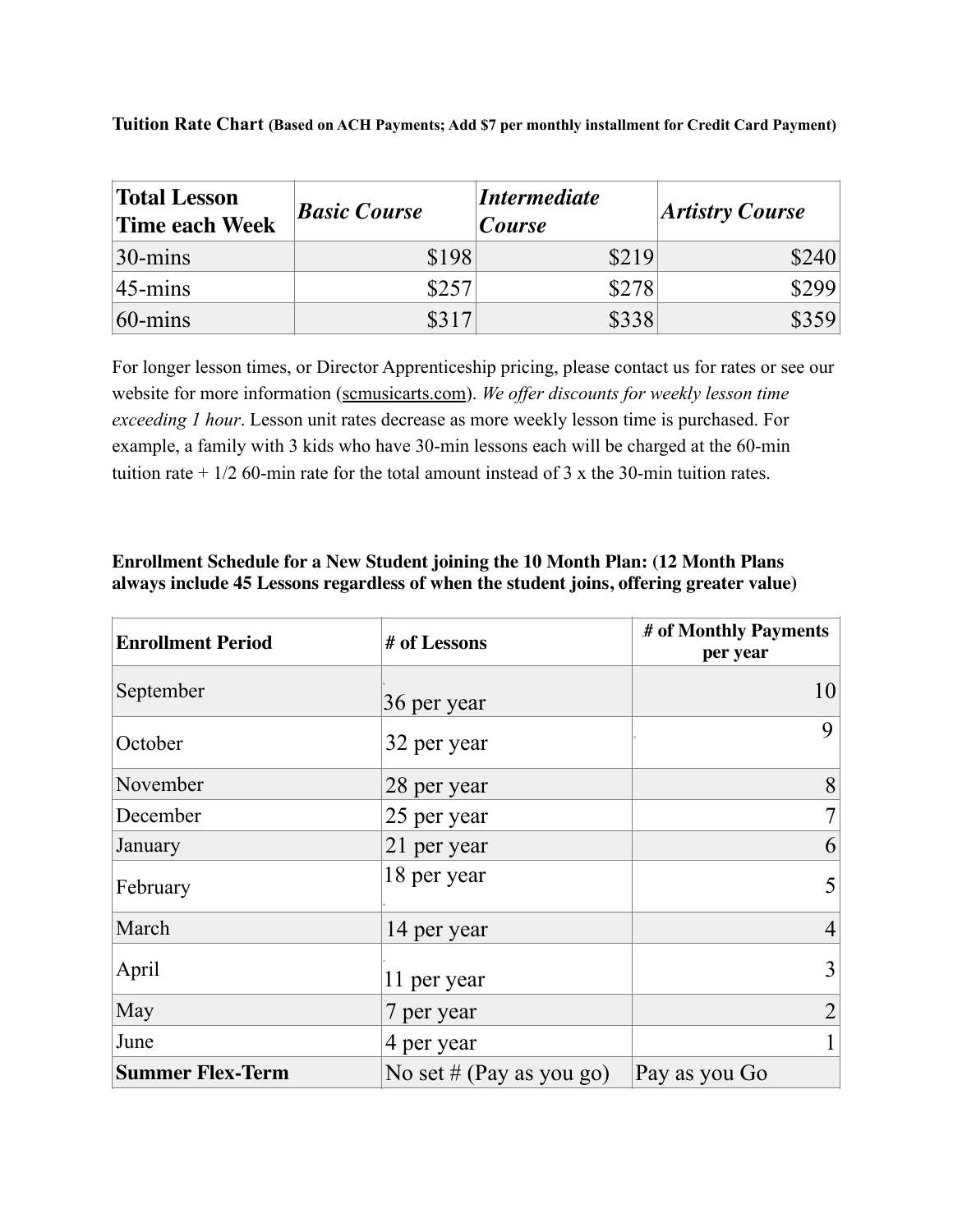### **Enrollment and Payment Methods**

Lessons installments are payable through our Automated Monthly Payment Plans. Upon Enrollment, students pay a one-time, "lifetime" registration fee of \$75 to reserve their placement with an instructor. Following registration, our admin will set-up your payments through a recurring billing plan. *You may cancel your payments at any point during your study with us by giving 30-days notice to discontinue/pause lessons. At that point in time, we will look at your attendance record and payment history to see how many lessons you've attended; if any are owed to the student, the teacher will fulfill those remaining lessons.* Tuition Installments are always due on the 1st of the month. If a payment is more than one week late, a \$20 late fee will be applied to that month's installment. One-time payments can be made by cash, check or on our website: **scmusicarts.com.** Checks should be made out to: **SCM**

o Special Events/Additional Classes & Recitals: We host special events year-round such as Masterclasses, Seminars, and Recitals which may take place in large venues and/or involve Professional Musicians. Depending on the scale of the event, we may charge admission or set a special fee for participation. Most of these events are included with our various programs, such as the Intermediate and Artistry programs. Audience members are admitted free of charge for all SCM Student Recitals.

**Late Payments**: If you are having trouble paying your tuition, please contact us before your scheduled lesson, and we will try to work through a payment solution. We will work with you to keep your placement with an instructor, however, if you are frequently delinquent in making payments, we reserve the right to discontinue lessons with you and offer the lesson time to another client.

## **Referrals**

Please feel free to give out our details. Refer a friend or someone you know to SCM and receive a free lesson or admission to a special event after your acquaintance confirms their enrollment. Limit, two per Calendar Year.

**Summer Flex-Term Information**: Under our 10-Month School Plan, our tuition is based on a specific number of lessons to be completed each year, so we use the Summer months for leftover lessons resulting from cancellations made in advance during the Autumn and Spring. Students who *complete their set number of lessons* covered by their tuition payments may opt to have extra lessons throughout the Summer Term Pay per Lesson or purchase a Summer Package of lessons instead of paying a mandatory monthly installment. Please see our *Summer Lessons Pricing Chart* for more info.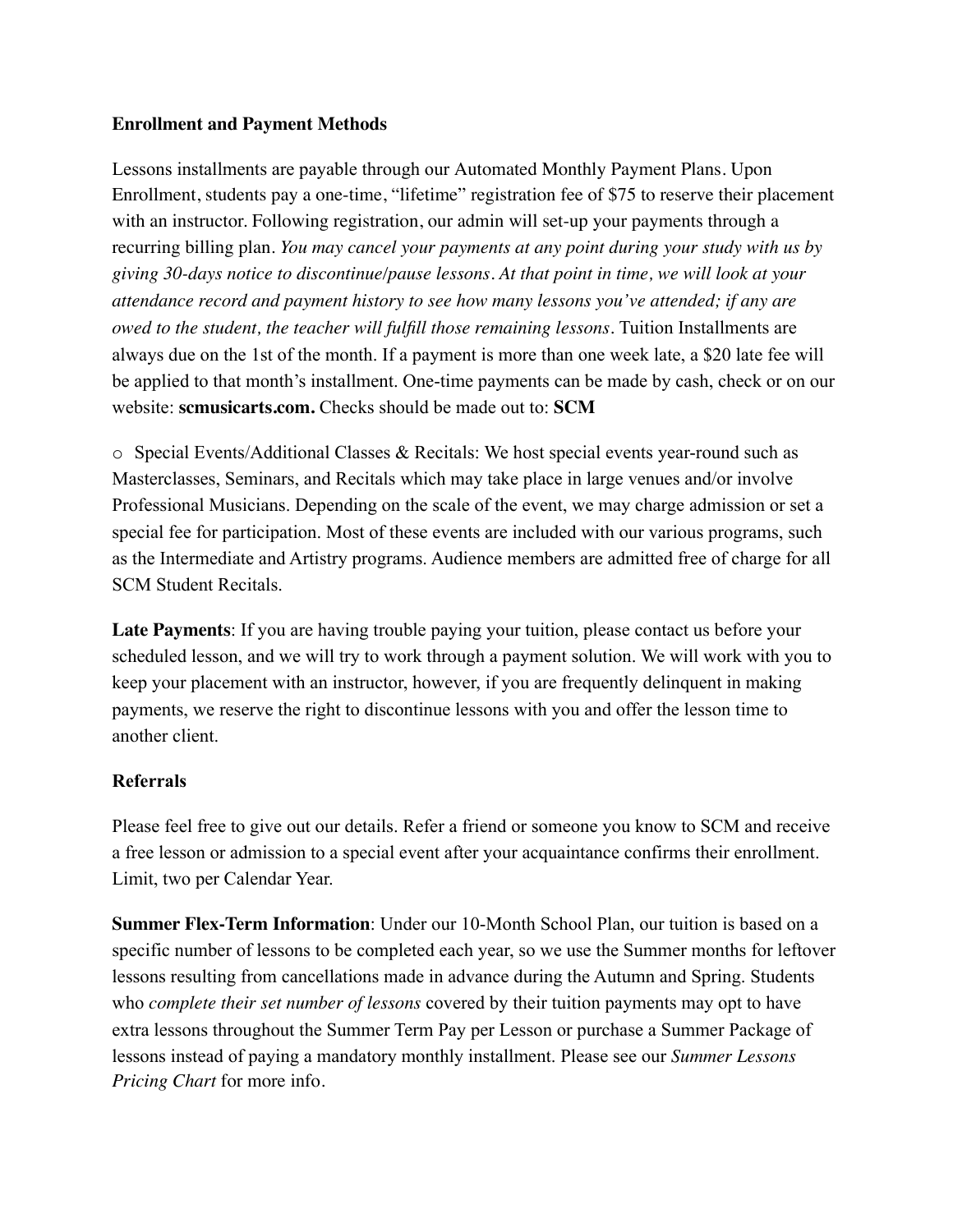## **Cancellation Policy**

Notice of a lesson cancellation must be given 24-hours in advance to the instructor (it's important to *communicate directly with your instructor* since our studio phone/email is not always manned at all times); otherwise the lesson will be counted in the payment cycle: no exceptions. Out of respect for everyone's time, we ask that you adhere strictly to our policy. Serious, unforeseen events, including medical or family emergencies will be reviewed on a caseby-case basis.

**Frequent cancellations** (even if made in advance) that go beyond what an instructor may reasonably be able to fulfill will not be tolerated. If a student cancels in advance more than six times per school-year (between Sep - June), the instructor is not obligated to fulfill more than six missed lessons. Instructors may not fulfill more than one makeup lesson per week in any term. Students who try to cram in all their remaining lessons in a 1-2 week period at the end of a term may be subject to lose those credits. No refunds will be offered if a student fails to complete their allotted number of lessons within a 1-year period, and if a student is deemed to have an unreasonable amount of cancellations, SCM reserves the right to discontinue lessons with that student. Students facing unexpected circumstances that may affect their ability to continue lessons should notify us immediately. For more information, please see our *Discontinuing Lessons* clause.

*Keep track of your attendance, schedule, and studio events through our online platform: MyMusicStaff.com. After you enroll with us, you will automatically receive Login information to access our studio attendance software. This is entirely optional for students but teachers use this software to maintain a record of attendance for their students.*

## **Vacations, Holidays, Inclement Weather (Based on Fairfax County Public Schools)**

Lessons are non-obligatory during typical Public School holidays and general Public Holidays; lessons may still be offered during vacations and holidays, pending on the availability of the instructor and the student. When facing inclement weather, we close the studio by default based on most decisions from Fairfax County Public Schools. However, if the road conditions are reasonable, instructors may contact students to offer lessons that day, but students are not penalized if they do not attend, and the lesson does not need to be made-up. If both parties agree to reschedule a lesson to another date, the rescheduled lesson is simply counted as a normal lesson fulfilled.